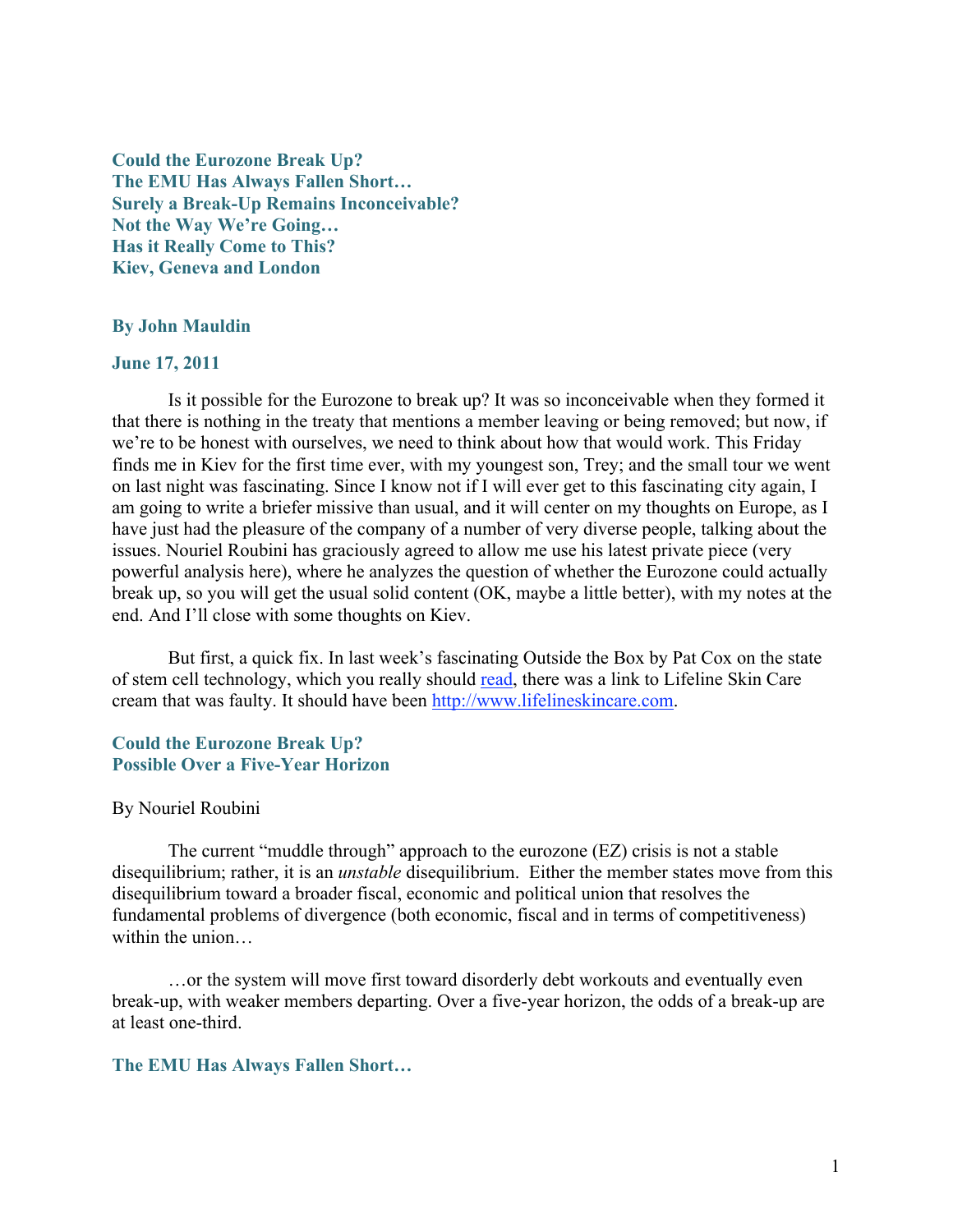The EMU has never fully satisfied the conditions for an optimal currency area: Synchronized economic activity and growth rates; a high level of labor and capital mobility; fiscal federalism allowing the fiscal risk sharing of idiosyncratic national shocks; and a significant degree of political union.

The hope was that the EMU's lack of independent monetary, fiscal (the Growth and Stability Pact fiscal constraints) and exchange rate policies would lead to the acceleration of structural reforms that would in turn lead to the convergence of productivity and growth rates, rather than increased divergence.

The reality turned out to be different… Paradoxically, the early interest rate convergence became damaging as it allowed a severe lack of fiscal discipline in some countries (such as Greece and Portugal) and the build-up of asset bubbles in others (such as Spain and Ireland). Moreover the lack of market discipline delayed the necessary structural reforms and led to divergences in wage growth relative to productivity growth, and thus a rise in unit labor costs in the periphery and a loss of competitiveness that led to economic divergence between the PIIGS and the core. And the straightjacket of common monetary and currency policy exacerbated the real growth divergence at a time when structural and fiscal policies diverged.



# Figure 1: Divergent Unit Labor Costs (ULCs, relative to EZ average, 1998 = 100)

*Note: ULCs are computed as the ratio between compensation per employee and real GDP per employed person. Source: European Commission*

Any successful monetary union has eventually been associated with political and fiscal union. Political union in the EZ and EU has stalled and a backlash against anonymous Brussels bureaucrats imposing their views on nation states is brewing. The EU does not have a common foreign policy or a common defense policy; while economic and financial policy convergence has reached an impasse.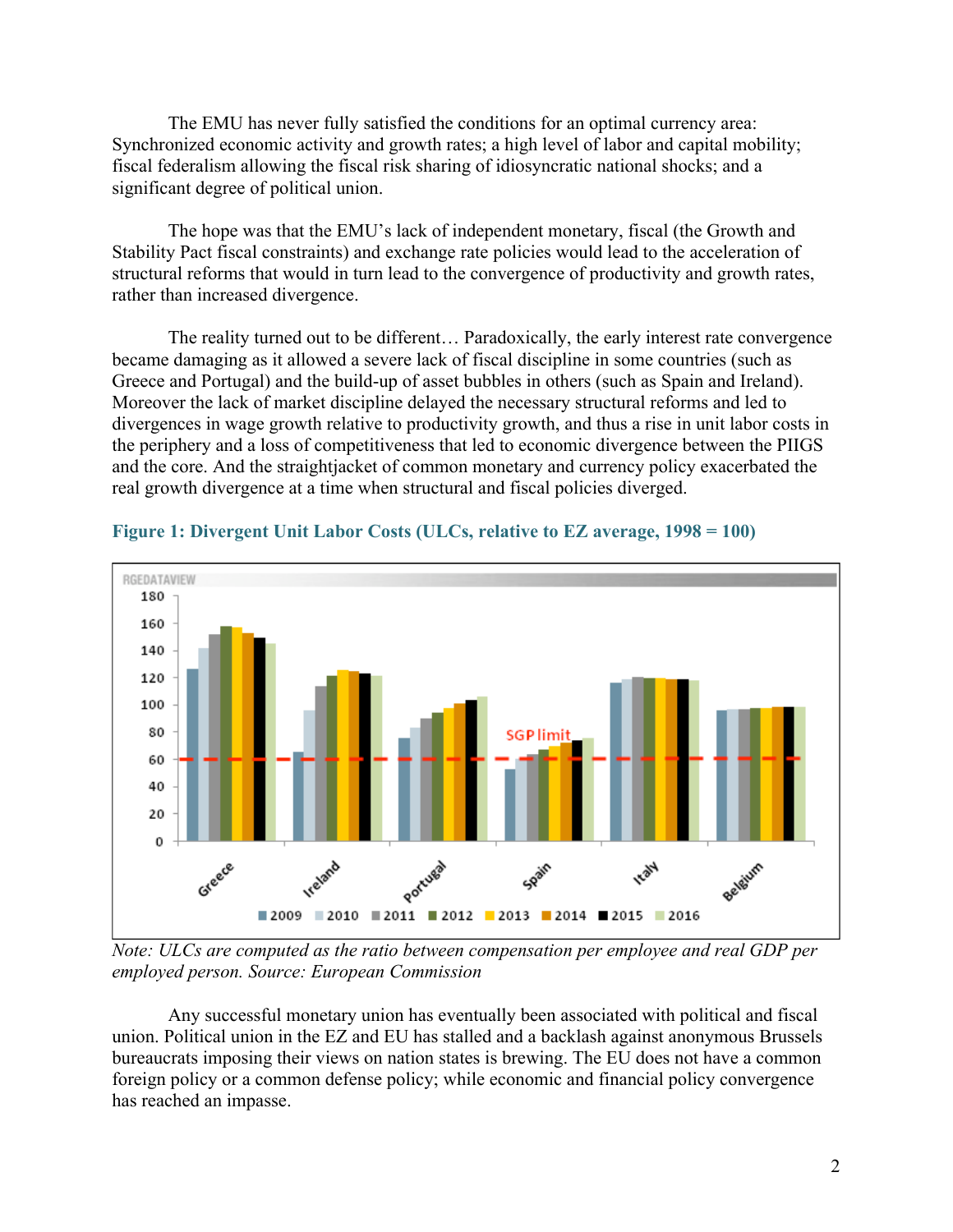A fiscal union would require that a significant amount of federal/central revenues be mobilized for the provision of EU/EZ-wide public goods, but there is no mechanism or will to provide the EU with enough power to create a semi-federal system of taxation, transfers and spending. Fiscal risk-sharing also includes the sharing of losses from financial crises, which requires a central EU-based system of supervision and regulation of financial institutions rather than the current national approach. Losses would be shared throughout the EZ only if the responsibility for properly supervising and regulating financial institutions were at the central level.

Fiscal union would also require the widespread issuance of Eurobonds, where the taxes of German (and core) taxpayers backstop not only German debt but also the debt of the members of the periphery. But the German (and core) taxpayers would not accept that unless binding rules are established to ensure that periphery countries cannot again indulge in persistently and systematically large fiscal deficits; while periphery taxpayers would not accept the total loss of fiscal independence—fiscal slaves to the views of the core—that binding fiscal rules would require.

It is also clear that the heavy burden of private and public debt in a number of periphery countries— Greece, Ireland, Portugal—is so large that a debt restructuring and reduction will eventually have to occur, thus imposing—slowly or sharply—a capital loss on these periphery agents' foreign creditors (mostly financial institutions in the core). This will exacerbate conflicts between the core and periphery as it will redistribute wealth from savers and creditors to debtor and borrowers.



Figure 2: General Gross Government Debt Projections (if fiscal adjustments go as planned, % of GDP)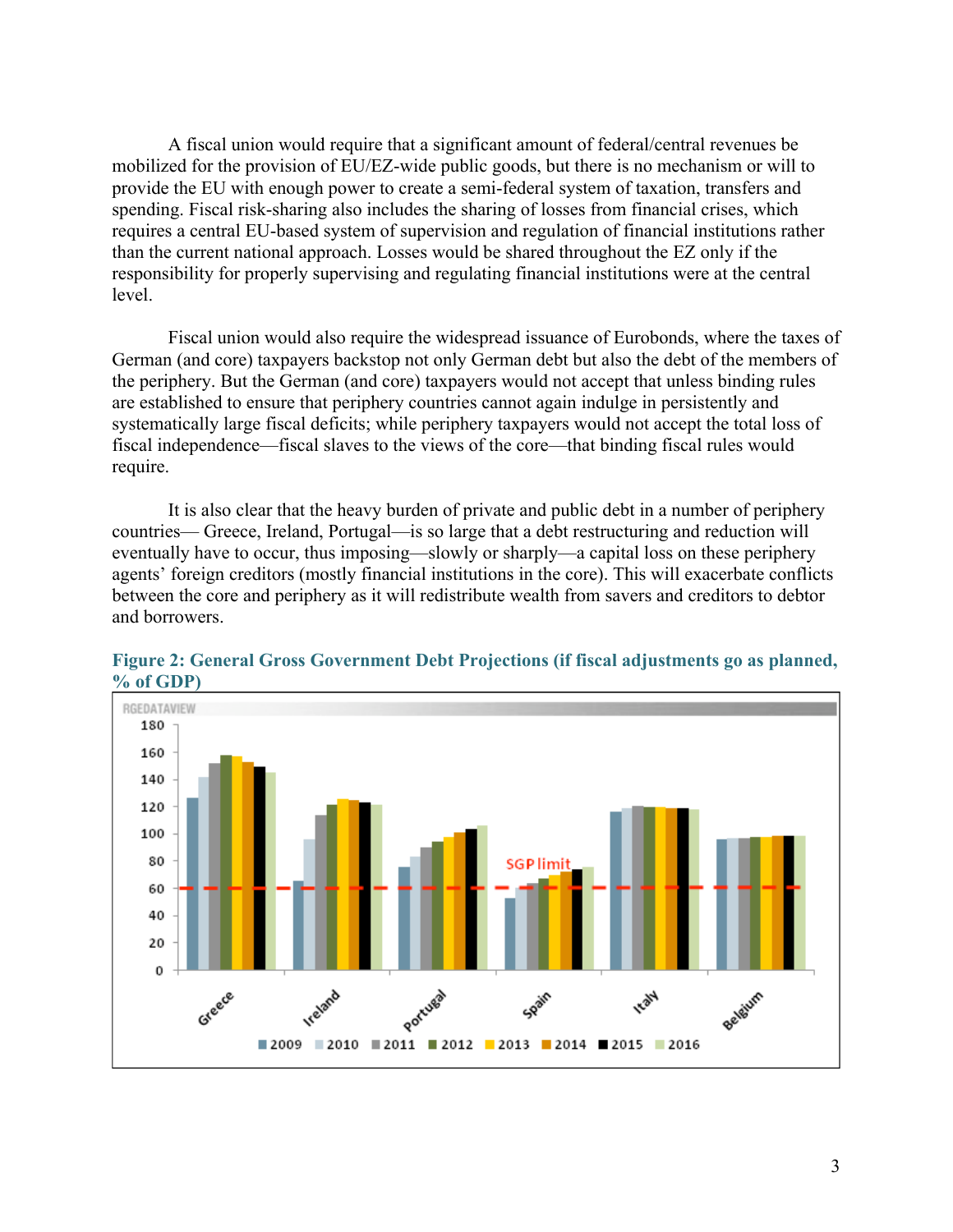And while an orderly debt reduction may at least resolve the issue of excessive debt in some insolvent economies or financial systems, the restoration of economic convergence requires the restoration of competitiveness convergence. Without it, part of the periphery will stagnate or even contract for many years to come and eventually decide to exit the monetary union and return to a system of domestic national currencies.

## So, How Can Competitiveness Be Restored and Growth Resume in the Periphery?

One way would be for the euro to sharply fall in value toward—say—parity with the U.S. dollar. But with Germany being uber-competitive, the core running current-account surpluses and the ECB always more hawkish than the Fed, there is little chance that the euro would fall sharply enough to restore the competitiveness of the PIIGS.

A second solution would be to take the German reform approach: Accelerate structural reforms to increase productivity growth and keep a lid on wage growth below productivity growth to reduce unit labor costs. But this will not work: Structural reforms show their gains only in the medium term—in the short run, they can actually reduce growth as you shed labor and capital from declining firms and sectors; also, it took 15 years for Germany to reduce unit labor costs by keeping wage growth below productivity growth; if Greece, Portugal, etc. start today, the benefit in terms of competitiveness and growth will occur only in a decade, too late to be politically acceptable.

A third option is deflation: If the PIIGS could reduce prices and wages by 5% per year for five years, you would get the necessary cumulative compound fall of 30% in nominal prices/wages to restore competitiveness. The problem with the deflation route to a real depreciation is twofold.

First, deflation is associated with persistent recession and no social or political body could accept another five years of recession to reduce prices/wages by 30%; Argentina tried the deflation route to a real depreciation, but after three years of an ever-deepening recession gave up and decided to default and exit its currency board peg.

Second, even if by some miracle deflation was feasible and successful, the real value of the already-high private and public debts would rise sharply (a balance-sheet effect), forcing even-larger defaults and debt reductions. All the talk by the ECB and the EU of an "internal depreciation" is thus faulty: Even the often-heard argument that reducing public salaries would lead to a rapid real depreciation is erroneous as it would require private wages and prices to fall accordingly and would not prevent the damaging balance-sheet effects. The alleged case of a successful internal devaluation— that of Latvia—is not relevant here: Entering the crisis, its public debt was 9% of GDP, not the 100%- plus of Greece; losses from depression and deflation were taken by foreign banks dominating its banking system; and accepting a draconian 20% fall in output was politically feasible as Latvia did not want to fall into the arms of the Russian bear again. And let us not forget that the necessary fiscal austerity has—in the short run—a negative effect on economic growth; thus, it postpones the recovery of growth that is necessary to make the reforms and austerity socially and politically feasible; and that is also necessary to make the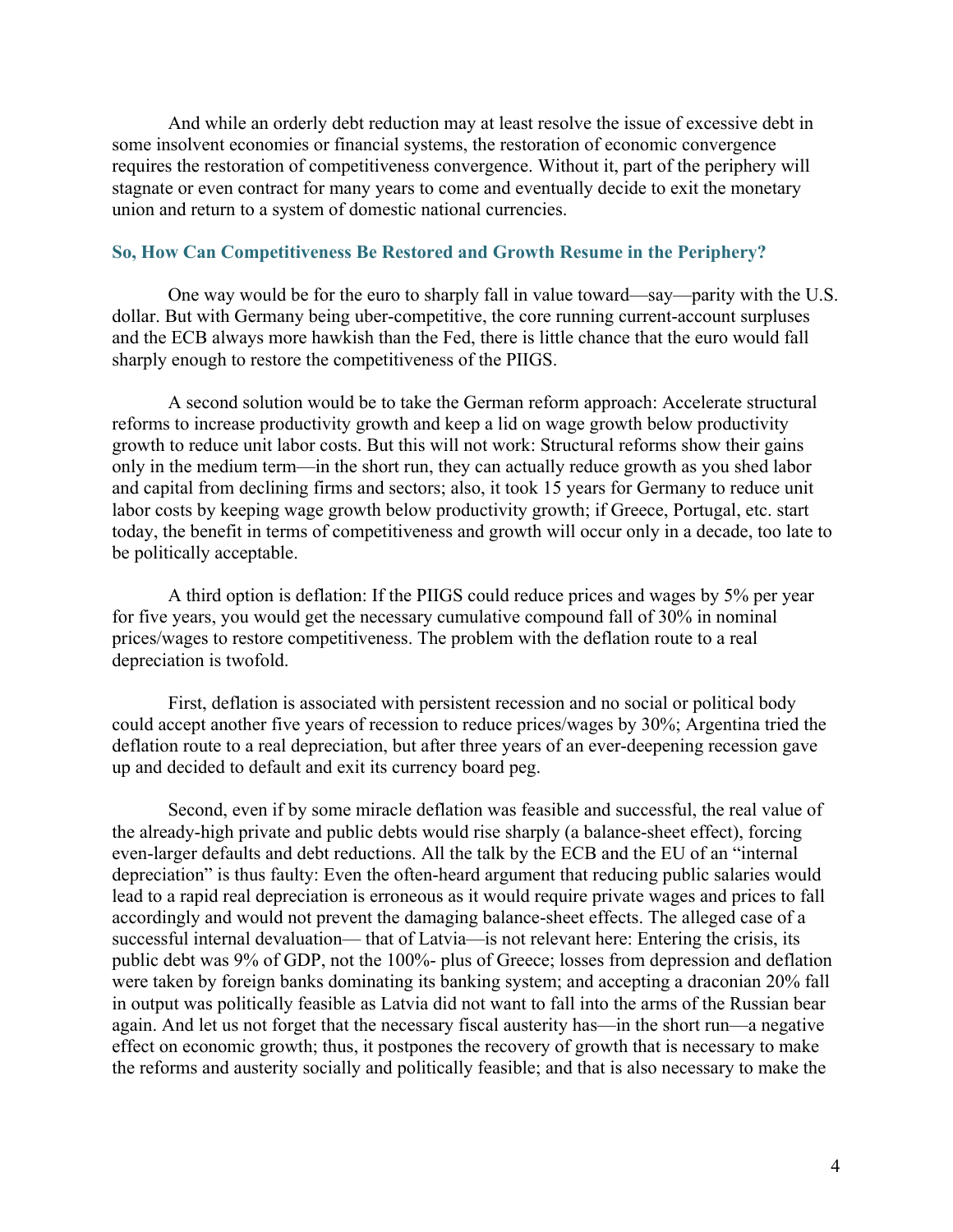debt and deficit ratios sustainable (as falling GDP increases those ratios, despite fiscal austerity efforts).

If the euro is not going to fall sharply, if reducing unit labor cost takes too long to restore competitiveness and growth and if deflation is unfeasible or (if achieved) self-defeating, there is only one other way for the PIIGS to restore competitiveness and growth: Leave the monetary union, go back to national currencies and thus achieve a massive nominal and real depreciation. After all, in all emerging market financial crises where growth was restored, a move to flexible exchange rates was necessary and unavoidable on top of official liquidity, austerity and reform and, in some cases, debt restructuring and reduction.

# Surely a Break-Up Remains Inconceivable? Not the Way We're Going…

Of course, today, the idea of leaving the EZ sounds inconceivable, even in Athens and Lisbon. It is simply not on the table. And of course, the costs of exit would be significant: A country leaving the EZ might also be kicked out of the EU as there is no mechanism to exit EMU without exiting the EU. Also, exit would impose: 1) Trade losses on the rest of the EZ via massive real depreciation; and 2) massive capital losses on the creditor core as the sharp increase in the real value of euro debt once the new currency is sharply depreciated would either force a default on private and public euro debts, or a conversion of such euro debts into the new depreciated national currency (the equivalent of the Argentine pesification of dollar debts). The latter would be a not-so-disguised massive capital levy on the creditor core.

But scenarios that are inconceivable today might not be so far-fetched five years from now if some of the periphery economies stagnate or contract for the next five years, an outcome that is not unlikely if competitiveness is not restored, if the burden—debt overhang—of unsustainable private and public debts is not reduced and if there is little move toward more burden-sharing within the EZ via the progressive adoption of some form of a fiscal union. What has glued the EZ together has been the convergence of interest rates and low real rates sustaining growth, the hope that reforms will maintain convergence when a one size-fits-all monetary and exchange policy opposes growth and the prospect of a move toward a fiscal and political union. But now, the benefits of interest rate convergence are no longer there as: Bond vigilantes have woken up and periphery spreads will remain high for a long time; increasingly, a common monetary policy and currency is a size that does not fit all; while fiscal union, risk-sharing and political union don't seem to be on the horizon.

So, it is not a matter of if or whether debt restructurings will occur, but rather when (sooner or later) and show (orderly or disorderly) they occur. And even debt reduction will not be sufficient to restore competitiveness and growth. So, unless the latter can be achieved in other ways, the option for PIIGS of exiting the monetary union will become dominant as the benefits of staying in will be lower than the benefits of exiting, however bumpy or disorderly that exit may end up being.

Messy marriages lead to messy divorces, but if the marriage doesn't work, even the threat of a messy divorce cannot keep couples together that are not a long-term match.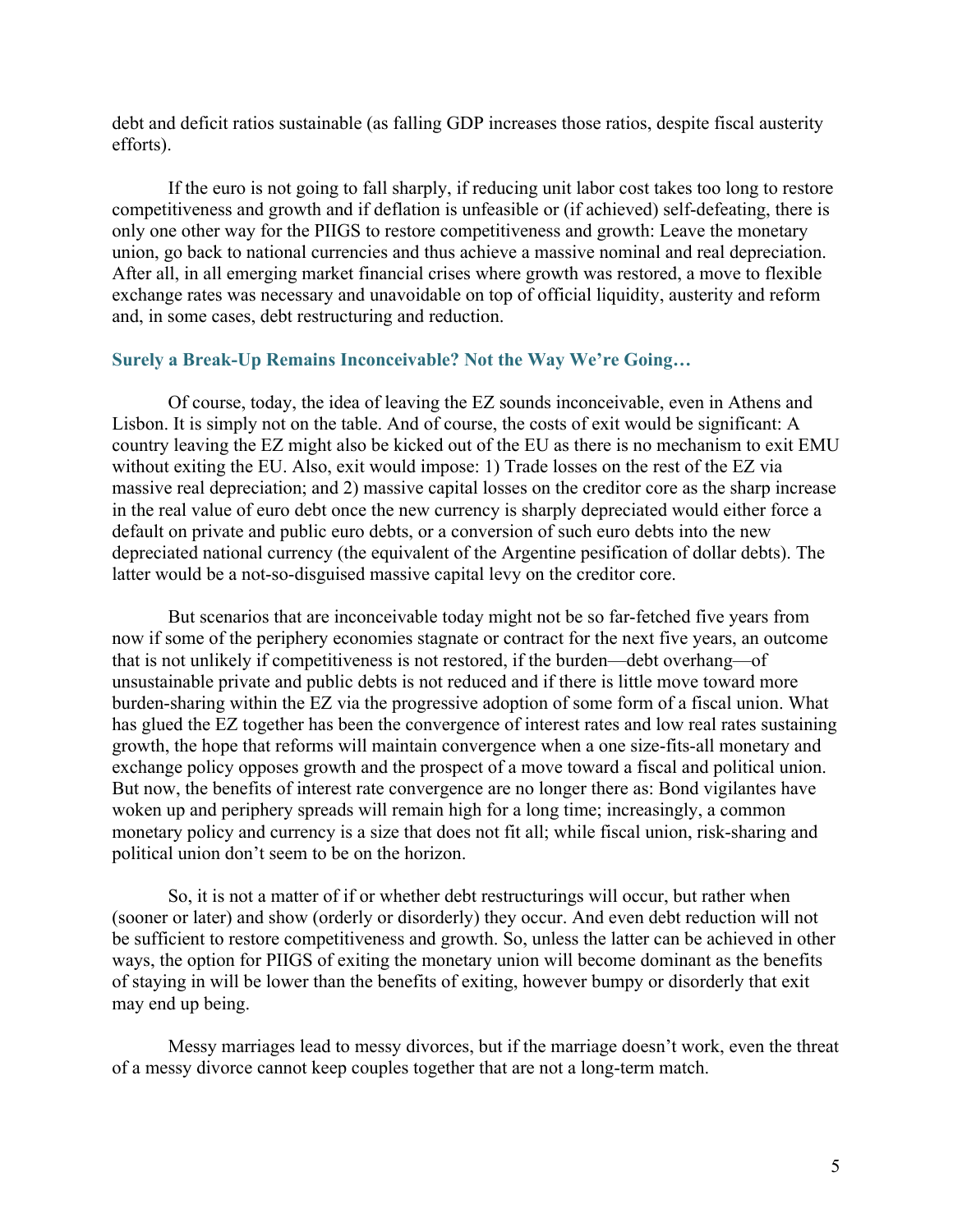Ok, this just thoughtful insight in from my friend Richard Yamarone, chief economist for Bloomberg. It is part of an email thread where a number of us were commenting on the recent swoon in the market and how much of it could be tied to Greece?

"When Greece folds like a wet gyro, and it will, the real game begins. It's no different that when Bear was taken over by JP Morgan, the markets ignored the Bear Stearns story (the media didn't). When all business televison and newspapers did stories about the \$2 price tag on Bear, investors were saying 'who's next?' The fact that Bear went down was old history -- most knew it was going to happen. The focus was where do we turn next?

"The Greece story is like the sick uncle at the annual family picnic…Mom would say, go take a plate of food to Uncle Larry, he's really sick. This goes on for three, five, ten years. Then Uncle Larry dies. Everyone turns to each other shocked, 'I can't believe that Uncle Larry died!'0 What's so surprising? Everyone knew, he was dying for over a decade. That's what's going to happen to Greece...The financial press will say Whoa, Greece folded, defaulted, whatever. But the markets will say, 'Who's next?' Then the entire EU will come under pressure. I don't believe they will exist in two year's time. – Rich"

## Has it Really Come to This?

There are stories and movies where the end of the plot is sad. "Has it really come to this? After all our dreams and hard work and this is what we get?" But this is real. And worse, there are so many people who have been saying "I told you so" for so many years. It is like watching a really bad play and not being able to leave, and knowing you are going to have to watch it the next day and pay even more for the tickets!

The headline on my European Wall Street Journal this morning says "Greece Faces Demands for Deeper Cuts." On TV, 20,000 people are surrounding the Greek parliament. The "troika" is meeting this weekend and you can bet Bernanke and Geithner have people there with second row seats, discreetly placed. My bet? They find the measly 12 billion euros to paper over the current crisis.

Then comes the July meeting. That's when it gets interesting. They are going to need at least 150 billion euros (for a total of 340 billion, give or take) to get this done for a few years. Joan McCullough sent me these really great paragraphs:

"Lemme tell you something right now. Yesterday, all these warring factions in Europe went from a hardcore game of "chicken" to *blinking*. Each and every one backpedaled. And the spin became "broad-based cooperation" to get it done. Because they were facing meltdown. And I'm thinkin', the next thing we're gonna' see is the Greek Army and then it'll be all over. I am sure all this was not lost on the rest of the world's leadership who are watching Greece unfold from the edge of their seats.

"That same backpedaling baloney has continued this morning now to where Merkel is tryin' to smooch it up with the ECB. They're talkin' Vienna-style resolution. Again. (That's the one where the paper matures but the banks have formed a consortium and have agreed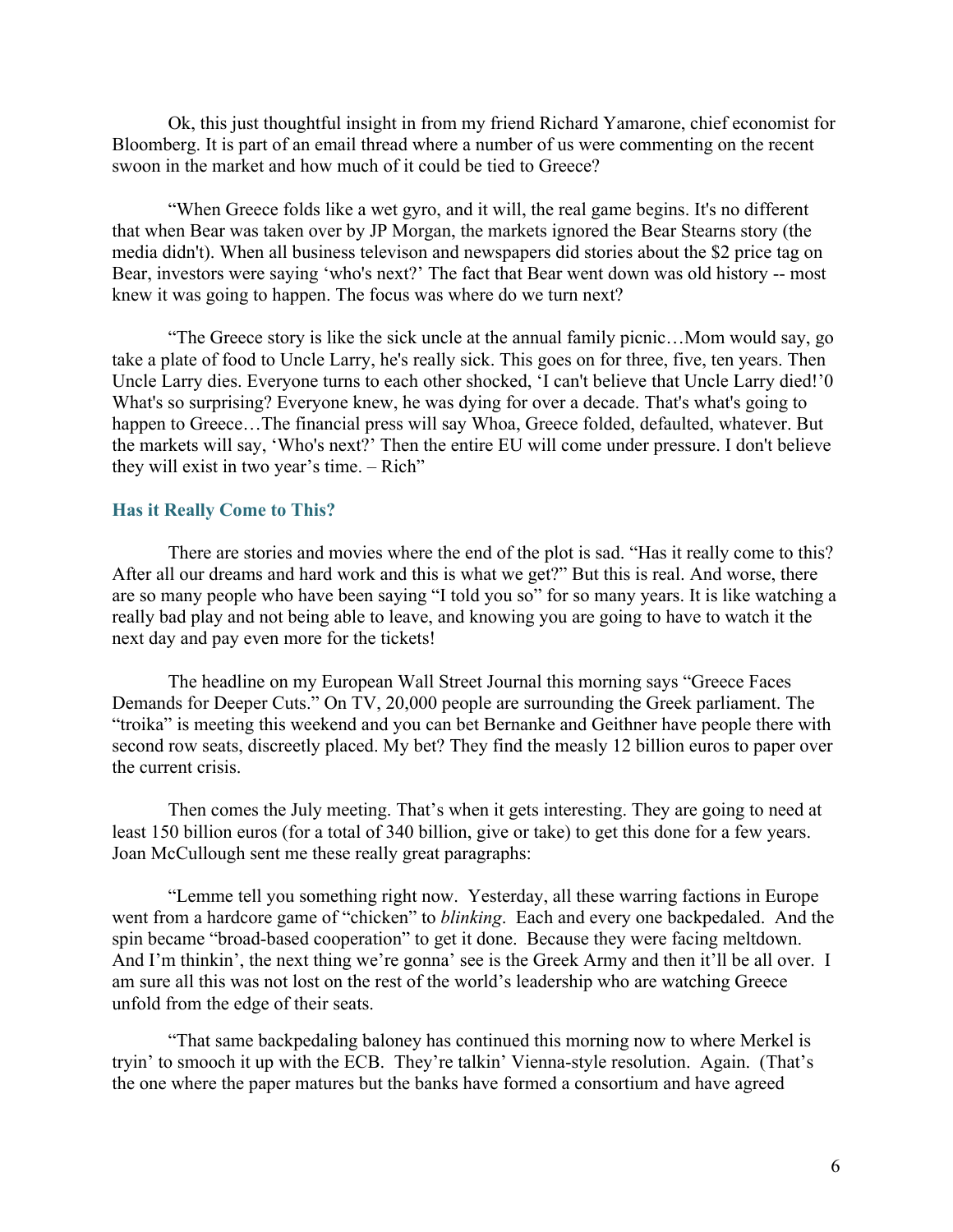collectively to let the bet ride, i.e., roll over. I guess a roll-over at gunpoint does not count as a default.  $\odot$  Whatever. We are so far into delusional, I'm actually enjoying it now. You?)"

Let me repeat myself. Reading and listening to people over here I get the distinct feeling that the politicians at these meetings will not be the same ones at a similar meeting in two years. This is not a happy group of voters. There are no good choices. It is between choosing between pretty bad today and really bad in a few years and a disastrous choice forced on the world after that.

Let me suggest to my fellow US citizens that you really pay attention to this. If you think that we can somehow avoid making difficult choices by kicking the can down the road, watch the European theater. And coming to a theater near you in a few years will be a real Japanese monster movie. Godzilla on steroids.

But he may be right in this. There are no agreed upon ways to leave the Eurozone and return to a national currency. The legal pain is horrible to contemplate. It may take a very long time for the participants to work out what can only be a messy divorce.

Me? I would tell the Greeks to figure out their own problems. They got themselves into it. If they want to stay with the euro, fine. But we are not going to bail you out. We are not throwing good money after bad. Europe should take the money they are giving to Greece (which is just going to default later anyway) and bail out their financial system directly. Let bondholders lose and realize they actually have to pay attention to what they invest in. Are these guys creditworthy?

It is like loaning your profligate brother-in-law money. You do it to keep peace in the family, but there comes a point. It helps neither him nor you.

### Kiev, Geneva, and London

 $\mathcal{L}_\text{max}$ 

As noted above, I am in Kiev, Ukraine with youngest son, Trey, spending a fascinating time with friends who have flown in from all over the world for a class reunion of an executive course we did two years ago at Singularity University in the Silicon Valley. Beautiful city, lots of orthodox churches that have been restored, new buildings and architecture among the Soviet-era dullness.

There is a very vibrant business community, judging from the people I'm meeting. But there is also a melancholic note. Ukraine's population is decreasing faster than that of any nation in the world. It is down from 54 million in 1991 to less than 46 million today, and still dropping. The birth rate is about the lowest anywhere, and the young people are leaving the country. Our tour guide says that so many young people have no hope.

I think Nouriel is being optimistic, which makes me nervous, because he is supposed to be Dr. Doom. I don't like taking a more pessimistic stance than him, but I just can't see five years. The math just doesn't work. Not the accounting math for Greece (or Ireland) and certainly not the political math.